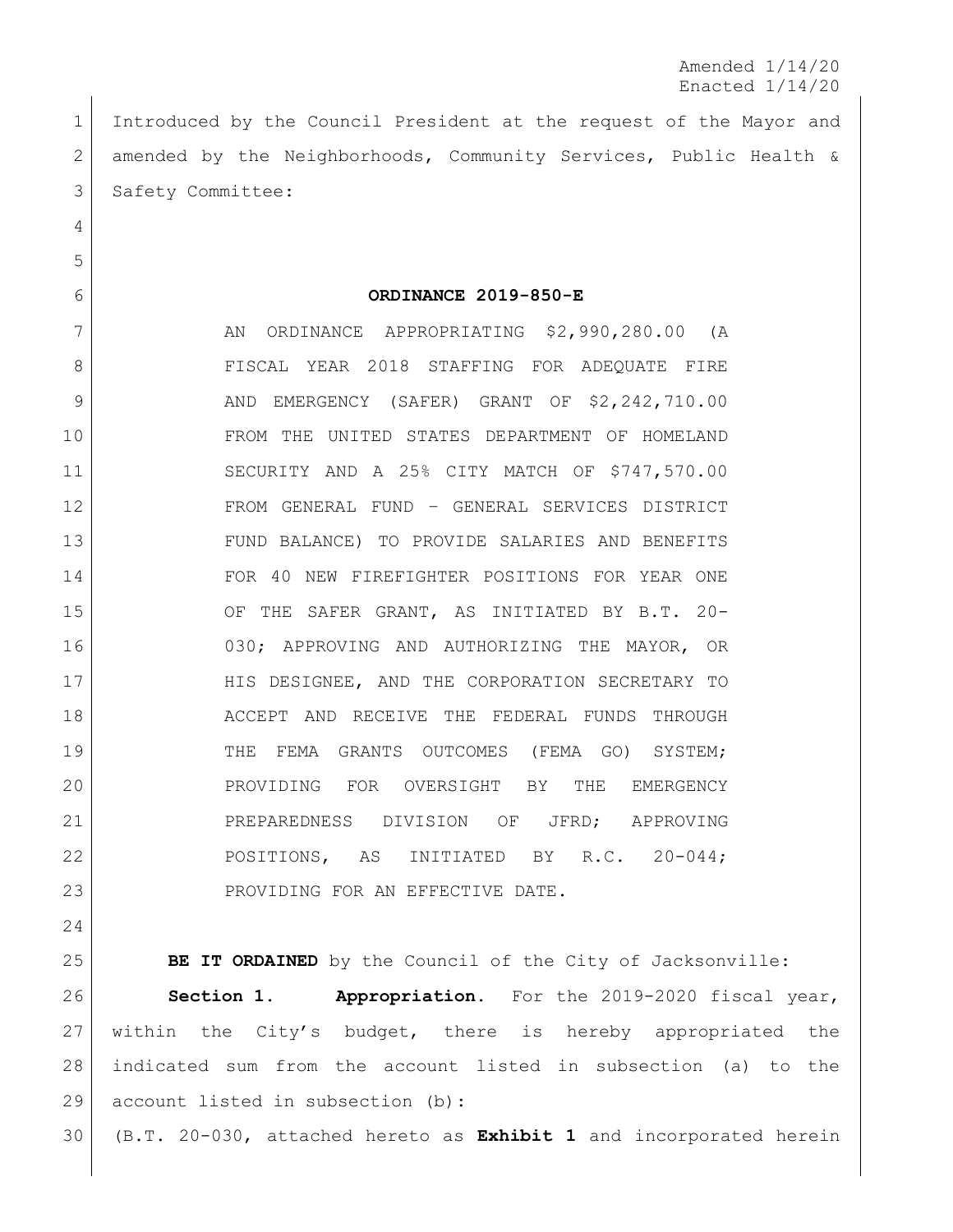by this reference)**:**

|   | (a) | Appropriated from:   |                |
|---|-----|----------------------|----------------|
|   |     | See B.T. 20-030      | \$2,990,280.00 |
| 4 |     | (b) Appropriated to: |                |
| 5 |     | See B.T. 20-030      | \$2,990,280.00 |

(c) Explanation of Appropriation.

7 The funding above comprises a fiscal year 2018 Staffing **for Adequate Fire and Emergency (SAFER)** Grant of 9 | \$2,242,710.00 from the United States Department of Homeland Security and a 25% City match of \$747,570.00 from General Fund – General Services District Fund balance. The three-year total award is \$8,970,840.00, with a \$3,438,822.00 City match and a federal share of 14 \$5,532,018.00.

 **Section 2. Purpose**. The purpose of the appropriation in Section 1 is to provide salaries and benefits (including FLSA overtime, health, dental, life insurance, pension, clothing allowance, holiday/leave sellback, etc.) for 40 new firefighter positions for year one of the SAFER Grant. The 40 firefighter positions are critical to the operations of the Jacksonville Fire & Rescue Department (JFRD) and will allow adequate staffing to maintain National Fire Protection Agency (NFPA) 1710 compliance and 23 allow JFRD to add firefighters to each shift  $(A, B, and C)$  shifts) to be assigned to the busiest engines. JFRD will then have all of its engines responding with four personnel. With this enhanced staffing, an appropriate number of trained personnel will be 27 assembled at the incident scene.

 **Section 3. Approval and authorization.** There is hereby approved, and the Mayor, or his designee, and Corporation Secretary are hereby authorized to accept and receive the federal funds through the FEMA Grants Outcomes (FEMA GO) System. A copy of the